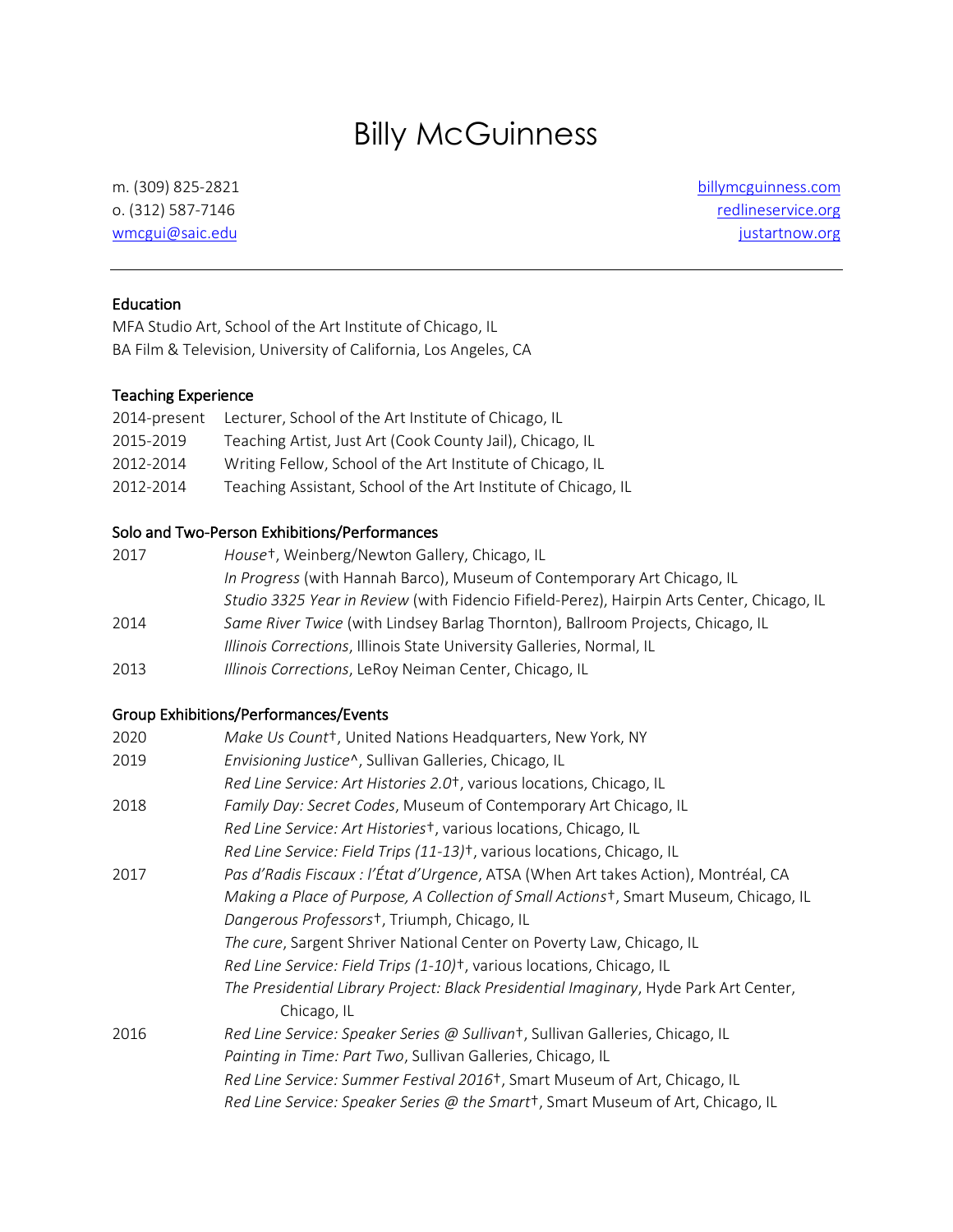|      | KJM Book Project^, Museum of Contemporary Art Chicago, IL                                            |
|------|------------------------------------------------------------------------------------------------------|
|      | One Tablet, Weinberg/Newton Gallery, Chicago, IL                                                     |
|      | Soup for the Mind <sup>+</sup> , 6018   North, Chicago, IL                                           |
|      | Red Line Service: Speaker Series (vols 3 to 7) <sup>†</sup> , Weinberg/Newton Gallery, Chicago, IL   |
| 2015 | Elmhurst Art Museum Biennial: Chicago Statements, Elmhurst, IL                                       |
|      | Red Line Service: Speaker Series (vols 1 & 2) <sup>+</sup> , David Weinberg Photography, Chicago, IL |
|      | Citizen Cartographic, Harold Washington College, Chicago, IL                                         |
|      | An Invisible Hand, David Weinberg Photography, Chicago, IL                                           |
|      | Migrant Files, ACRE Projects, Chicago, IL                                                            |
|      | Red Line Service: Comfort Station <sup>+</sup> , CTA Red Line, Chicago, IL                           |
| 2014 | Gratification, Chicago Urban Art Society at MANA Contemporary, Chicago, IL                           |
|      | Making Home*, Jane Addams Hull-House Museum, Chicago, IL                                             |
|      | SAIC MFA Thesis Show, Sullivan Galleries, Chicago, IL                                                |
|      | Of Play, Ballroom Projects, Chicago, IL                                                              |
|      | Same River Twice (with Lindsey Barlag Thornton), 2nd Floor Rear, Chicago, IL                         |
|      | Tracing Affinities, Sullivan Galleries, Chicago, IL                                                  |
| 2013 | Global Positioning Systems (Green Acres), Expo Chicago, Chicago, IL                                  |
|      | Cleaning for Alberto (Aguilar)*, Museum of Contemporary Art Chicago, IL                              |
|      | First Fridays: House Party*, Museum of Contemporary Art Chicago, IL                                  |
|      | You Had To Be There: River North Art Crawl*, Brave New Art World, Chicago, IL                        |
|      | Rooting: Regional Networks, Global Concerns, Sullivan Galleries, Chicago, IL                         |
|      | Home: Where We Live, MPLS Photo Center, Minneapolis, MN                                              |
|      | Unfinished Business*, Jane Addams Hull-House Museum, Chicago, IL                                     |
| 2012 | New Blood VI*, School of the Art Institute of Chicago, IL                                            |
|      | In Your Neighborhood, McLean County Art Center, Bloomington, IL                                      |
| 2011 | Exhibition 18, Nippon Steel USA & SAIC, Chicago, IL                                                  |
|      | twith Red Line Service and/or Rhoda Rosen                                                            |
|      | ^with artists at Cook County Jail, through Just Art                                                  |
|      | *with Collective Cleaners                                                                            |

# Awards/Fellowships/Residencies

| 2017      | SAIC Team Teaching Award for 2018-19*                                           |
|-----------|---------------------------------------------------------------------------------|
|           | Propeller Fund Grant+                                                           |
|           | British Council Arts & Social Practice Fellowship                               |
| 2016      | Interpreter in Residence 2016-17, Smart Museum of Art, Chicago, IL <sup>+</sup> |
|           | SAIC Team Teaching Award for 2017-18*                                           |
|           | Artist in Residence, Studio 3325 Residency, Chicago, IL                         |
|           | Awesome Foundation Extension Grantt                                             |
|           | SAIC Diversity Infusion Grant*                                                  |
| 2015      | SAIC Team Teaching Award for 2016-17*                                           |
|           | Awesome Foundation Grant+                                                       |
| 2014      | SAIC Team Teaching Award for 2015-16*                                           |
|           | Artist in Residence, ACRE Residency, Steuben, WI                                |
| 2012-2014 | School of the Art Institute of Chicago Writing Fellowship                       |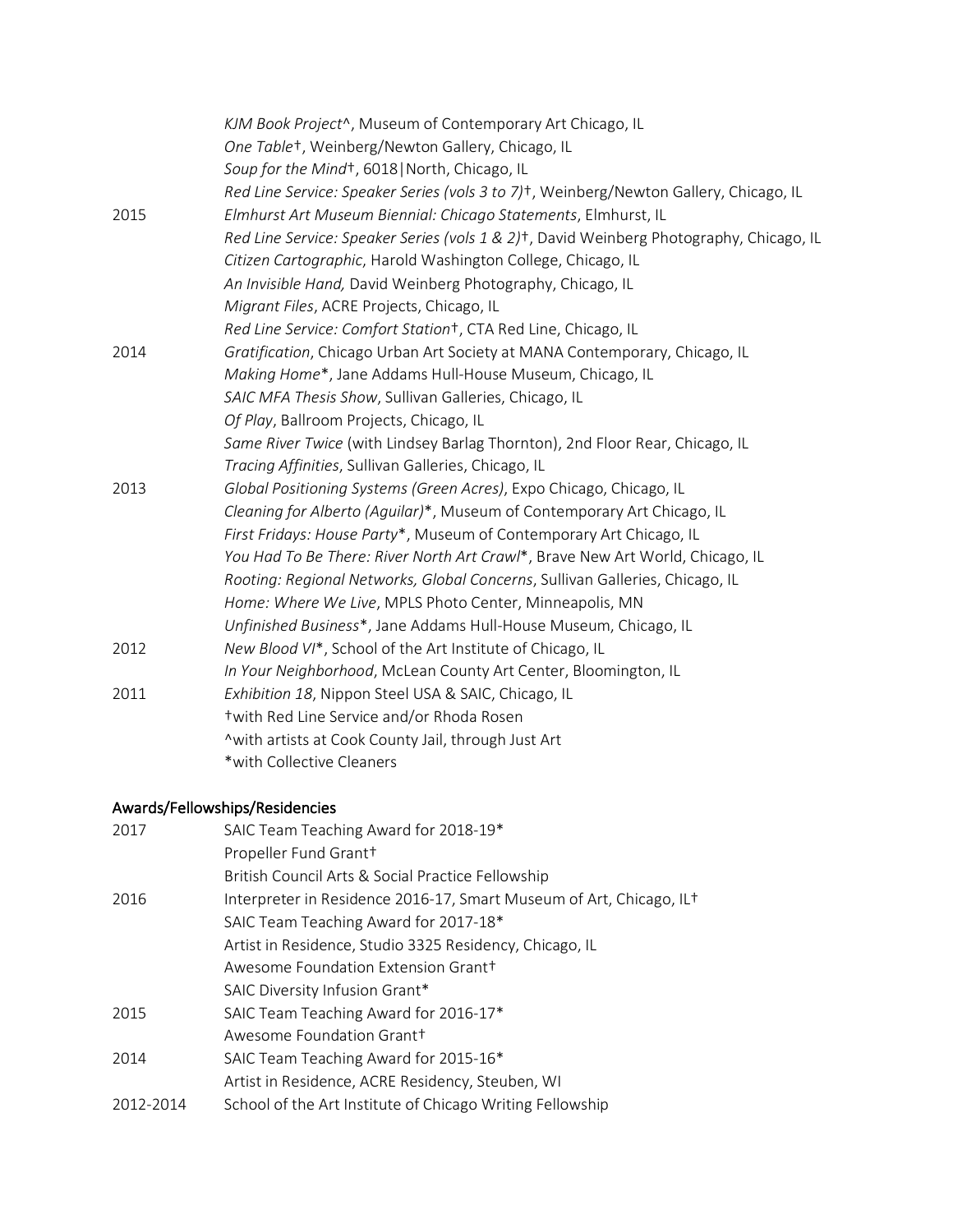| 2010         | Nippon Steel USA/School of the Art Institute of Chicago Presidential Award<br>twith Red Line Service                                                                                                    |
|--------------|---------------------------------------------------------------------------------------------------------------------------------------------------------------------------------------------------------|
|              | *with Rhoda Rosen                                                                                                                                                                                       |
| Bibliography |                                                                                                                                                                                                         |
| 2020         | Jocelyn Vega, "Nathaniel Mary Quinn's Garden from the Robert Taylor Homes," South<br>Side                                                                                                               |
|              | Weekly, April 14, 2020                                                                                                                                                                                  |
| 2019         | Michele Lancione, "On Collaborative Art Praxis to Challenge Homelessness," The<br>Relational Poverty Network (blog). March 21, 2019.                                                                    |
|              | http://depts.washington.edu/relpov/on-collaborative-art-praxis-to-challenge-<br>homelessness/                                                                                                           |
| 2018         | Jordan Sarti, "Inside the Just Art Program at Cook County Jail," Sixty Inches From Center<br>(blog). December 27, 2018. http://sixtyinchesfromcenter.org/inside-cook-county-<br>jails-just-art-program/ |
| 2017         | Susan Musich, "Presidential Library Project Imagines Black Presidency Through Obama's<br>Legacy," Third Coast Review, May 3, 2017.                                                                      |
|              | https://thirdcoastreview.com/2017/05/01/presidential-library-project-imagines-<br>back-presidency-through-obamas-legacy/                                                                                |
|              | Lori Waxman, "Building a caring community via art," Chicago Tribune, March 23, 2017                                                                                                                     |
|              | Alison Reilly, "Exploring the Black Presidential Imaginary: An Interview with Ross Jordan,"<br>Chicago Gallery News, March 21, 2017                                                                     |
|              | Suzanne Hanney, "'House' Exhibit Invites Debate," Streetwise 25, no. 7 (February 2017):<br>8. (cover story)                                                                                             |
|              | Different Drummers, Interview, Greater Chicago Broadcast Ministries, Chicago, IL,<br>February 5, 2017                                                                                                   |
|              | Maya Miller, "'Radical' Gallery Exhibition Houses 2 Homeless Chicagoans," WTTW<br>Chicago Tonight (blog). January 27, 2017.                                                                             |
|              | http://chicagotonight.wttw.com/2017/01/27/radical-gallery-exhibition-houses-2-<br>homeless-chicagoans                                                                                                   |
|              | Suzanne Hanney, "House (verb)," Streetwise 25, no. 4 (January 2017): 7-9. (cover story)                                                                                                                 |
| 2016         | Frank Fontana, Interview, Frank Fontana, WGN Radio, Nov 6, 2016                                                                                                                                         |
|              | Molly Bauer, "Constructing Home: An Interview with Red Line Service," Smart Museum<br>of Art (blog). August 17, 2016.                                                                                   |
|              | https://smartmuseum.uchicago.edu/blog/constructing-home-an-interview-with-<br>red-line-service/                                                                                                         |
|              | Lori Waxman, "All together now: A new biennial in Elmhurst," Chicago Tribune,<br>Jan 14, 2016                                                                                                           |
| 2015         | Lori Waxman, "The best of 2015 in Chicago visual art," Chicago Tribune, Dec 11, 2015                                                                                                                    |
|              | Tracy Ross, "Art and Soul," Talk Poverty Radio (podcast), Episode #009, Jun 25, 2015.<br>http://talkpoverty.org/podcast/art-soul/                                                                       |
|              | Lise McKean, "Everywhere, Everywhere, Everywhere - Show Makes Poverty                                                                                                                                   |
|              | Visible," Bad at Sports (blog). May 29, 2015. www.badatsports.com/2015/<br>Jason Markey, "Poverty Art," Morning Shift, WBEZ, Chicago, IL, May 26, 2015                                                  |